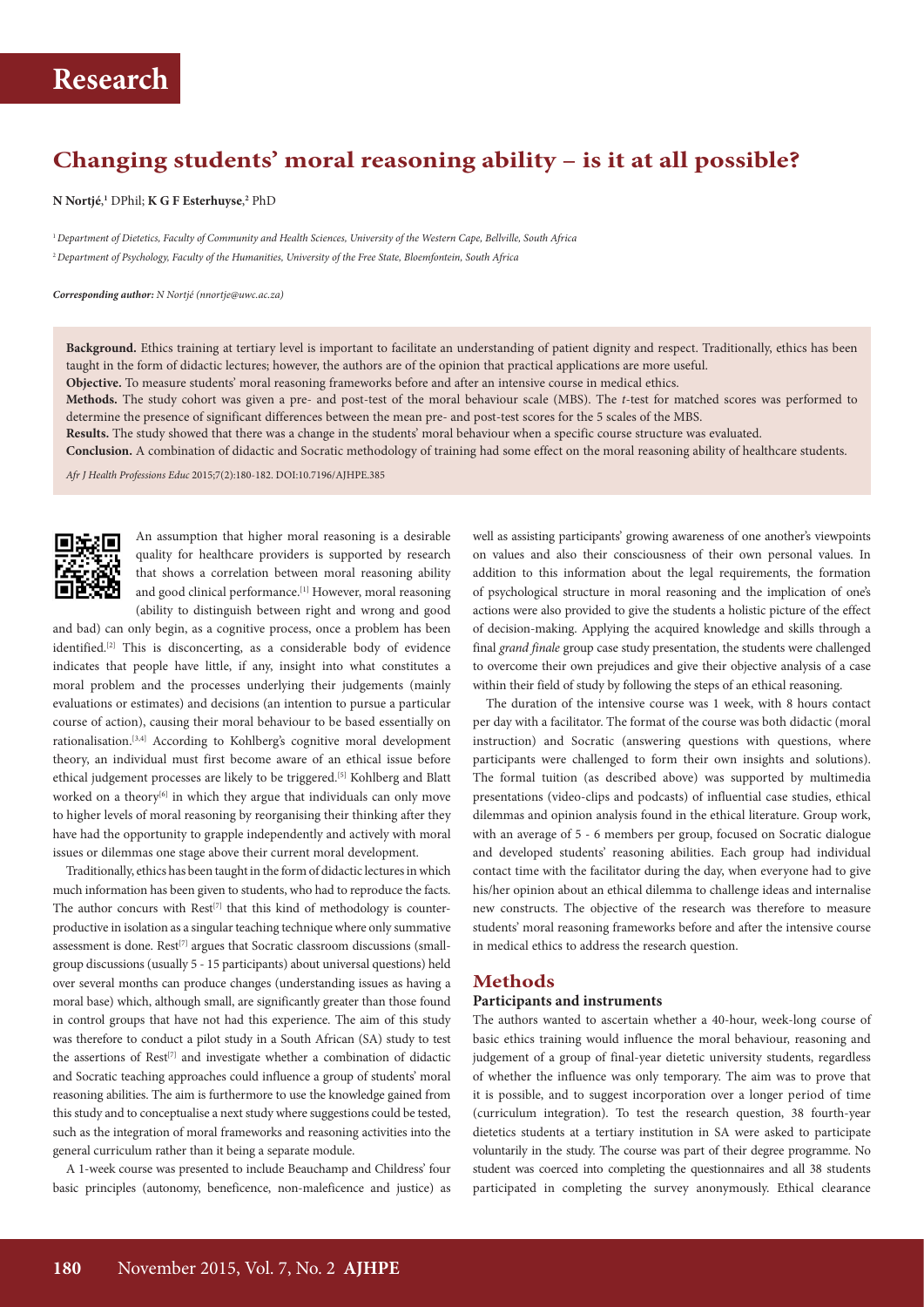## **Research**

was obtained from the Ethics Committee of the University of the Free State, Bloemfontein (ECUFS No. 139/2011) to conduct the study.

The students were asked to complete a biographical questionnaire. Table 1 indicates their gender.

Although females usually score higher than males in moral behaviour and judgement tests[8] (possibly because of their genderspecific socialisation processes<sup>[9]</sup>), this variable was not included in the study as the majority of the group was female and only 3 were male.

The students were also asked to complete Crissman's moral behaviour scale (MBS) (adapted by Rettig and Pasamanickas<sup>[10]</sup>) before class time, and after completion of the course (outside class time). The scale consists of examples of different behaviours, grouped into 5 categories as clustered, and described by Gorsuch and Smith.[8] The students were asked to judge all 50 items as either moral or immoral. The categories are:

- 1. Misrepresentation, e.g. a student who has been allowed to grade his own paper and reports higher marks than achieved.
- 2. Irreligious hedonism, e.g. falsifying a child's age to secure a reduced fare.
- 3. Sexual misbehaviour, e.g. a man deserting a girl whom he impregnated without taking responsibility.
- 4. Non-philanthropic behaviour, e.g. not giving to charity when able to.
- 5. Non-conservative marriage pattern, e.g. seeking divorce because of incompatibility when both parties agree to separate.

| Table 1. Distribution of total group with<br>regard to gender |                 |  |  |  |  |  |
|---------------------------------------------------------------|-----------------|--|--|--|--|--|
| Variable                                                      | Distribution, % |  |  |  |  |  |
| Female                                                        | 92              |  |  |  |  |  |
| Male                                                          | 8               |  |  |  |  |  |

The scale values range between 1 ('I strongly agree') and 10 ('I strongly disagree'). Therefore, a higher average score would indicate that the person disagreed more with the specific action/subscale, i.e. a higher score on the misrepresentation subscale would indicate that it is less acceptable. Averages per category were calculated and converted to a score out of 100 to simplify statistical analysis.

#### **Analysis of data**

To determine the presence of significant differences between the mean pre- and post-test scores for the 5 scales of the MBS, the *t*-test for matched scores<sup>[11]</sup> was performed. This test does not determine whether there is a significant difference in the means of two groups, but rather investigates whether the mean difference equals 0. Consequently, the mean scores  $(\overline{X})$ , standard deviations (s), mean difference scores (D) and standard error of the mean (SG) for the different dependent variables are reported. To determine the difference scores, the post-scores were subtracted from the prescores.

#### **Results**

The descriptive statistics (averages and standard deviations) for the total research group affecting the 5 subscales of the MBS are given in Table 2.

As shown in Table 2, only 2 of the 5 subscales have significant *t*-values (misrepresentation and sexual misbehaviour), which means that these are the only 2 subscales where a change in the moral reasoning of the total group has taken place. The average post-score for misrepresentation is significantly higher than its average prescore, while sexual misbehaviour is the opposite, i.e. the average post-score is significantly less than the average prescore. The last column indicates, by means of the Cohen *d*-value, that these differences have medium effect sizes, where effect size means the relation the average participant in

the study has to the average control group (those not included in the study). This is an indication that the results are of practical significance and should be noted as areas where change has taken place.

### **Discussion**

The study did show that there was a change in the students' moral behaviour and that the training had some effect. The students started to view the different scenarios in a less rule-orientated fashion (which is synonymous with religiosity) and started to move from Kohlberg's stage 4 (conventional level) to a more principled stage 5, where the individual determines what is right and wrong more autonomously by looking to universally held principles of justice and rights. Thereby, the students became aware of and started to identify moral issues. Applying an analytical framework (four-quadrant analysis of ethical problems), the students were forced to think more widely than their basic assumptions and incorporate more detail into their moral judgement-making. This stimulated more right-hemisphere thinking, which explains the downward pattern in all the post-test scores of the MBS values.

Although the changes in the average scores of the post-test are not as large as anticipated, the fact that the course was run over a single week must be taken into consideration. A limitation of the 40-hour programme is that moral development does not take place or change necessarily over a period of a week. However, the aim of the study was not to indicate total moral reasoning change, but rather to illustrate that in the SA student population such training can influence students' moral reasoning abilities and that this needs to be explored and extrapolated into a greater part of the curricula. Therefore, a programme in ethical training should be structured over a longer period, where the students have more time to engage in a Socratic dialogue, be challenged to move to a

|                                   |                | Prescore     |                | Post-score   |         | Difference score |           |                           |                          |
|-----------------------------------|----------------|--------------|----------------|--------------|---------|------------------|-----------|---------------------------|--------------------------|
| Dependent variable                | $\overline{X}$ | $\mathbf{s}$ | $\overline{X}$ | $\mathbf{s}$ | D       | <b>SG</b>        | t-value   | Two-sided <i>p</i> -value | d                        |
| Misrepresentation                 | 60.20          | 8.22         | 62.88          | 8.25         | $-2.68$ | 1.10             | $-2.434*$ | 0.023                     | 0.48                     |
| Irreligious hedonism              | 13.80          | 4.83         | 15.00          | 5.13         | 1.20    | 1.13             | 1.062     | 0.299                     | $\overline{\phantom{a}}$ |
| Sexual misbehaviour               | 25.88          | 4.39         | 23.56          | 5.13         | 2.32    | 1.05             | $2.216*$  | 0.036                     | 0.44                     |
| Non-philanthropic behaviour       | 17.28          | 5.21         | 16.40          | 6.52         | 0.88    | 1.40             | 0.627     | 0.537                     |                          |
| Non-conservative marriage pattern | 4.24           | 3.33         | 4.16           | 2.85         | 0.08    | 0.78             | 0.103     | 0.919                     |                          |
| $*$ <i>p</i> ≤0.05                |                |              |                |              |         |                  |           |                           |                          |